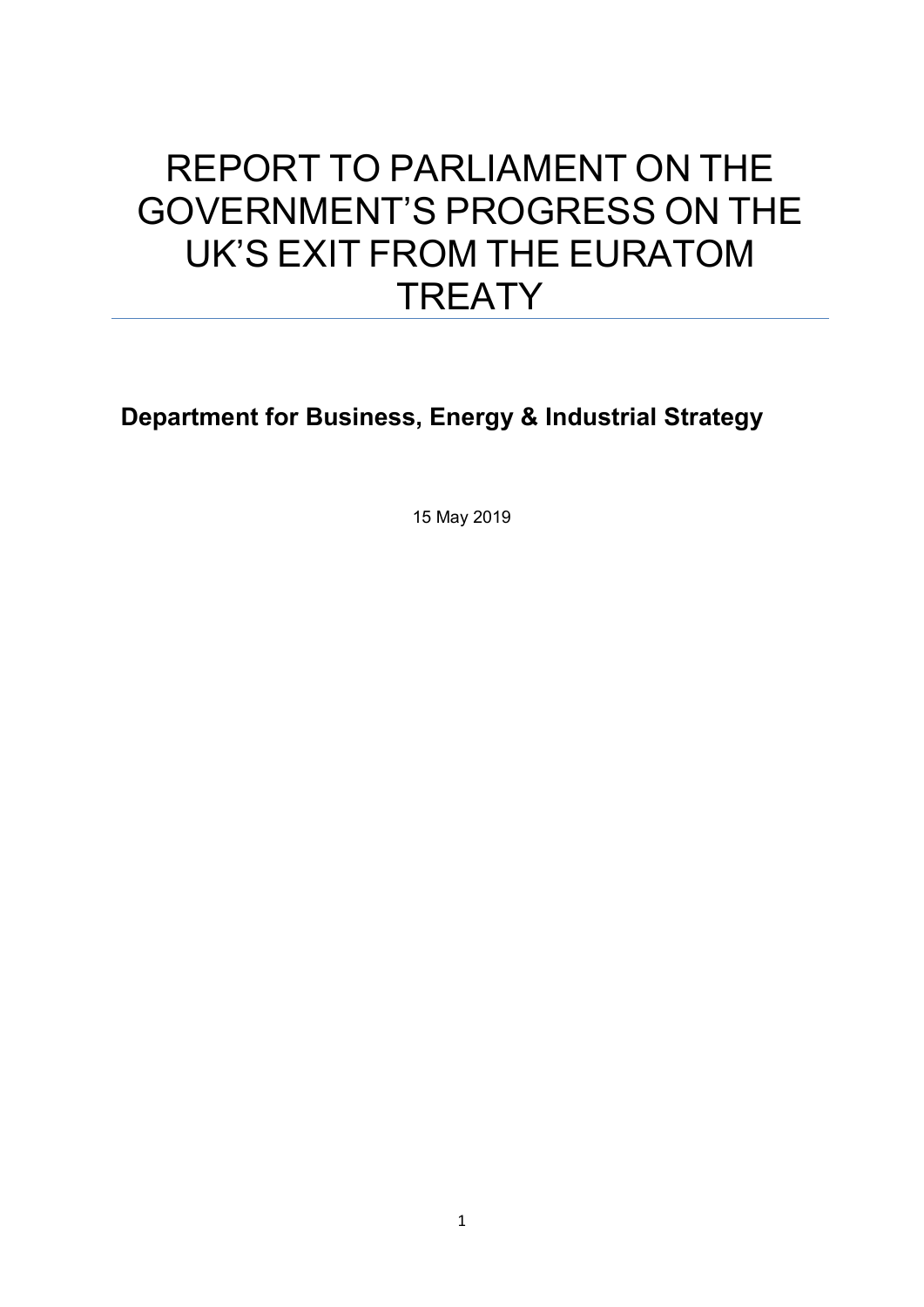# **Contents**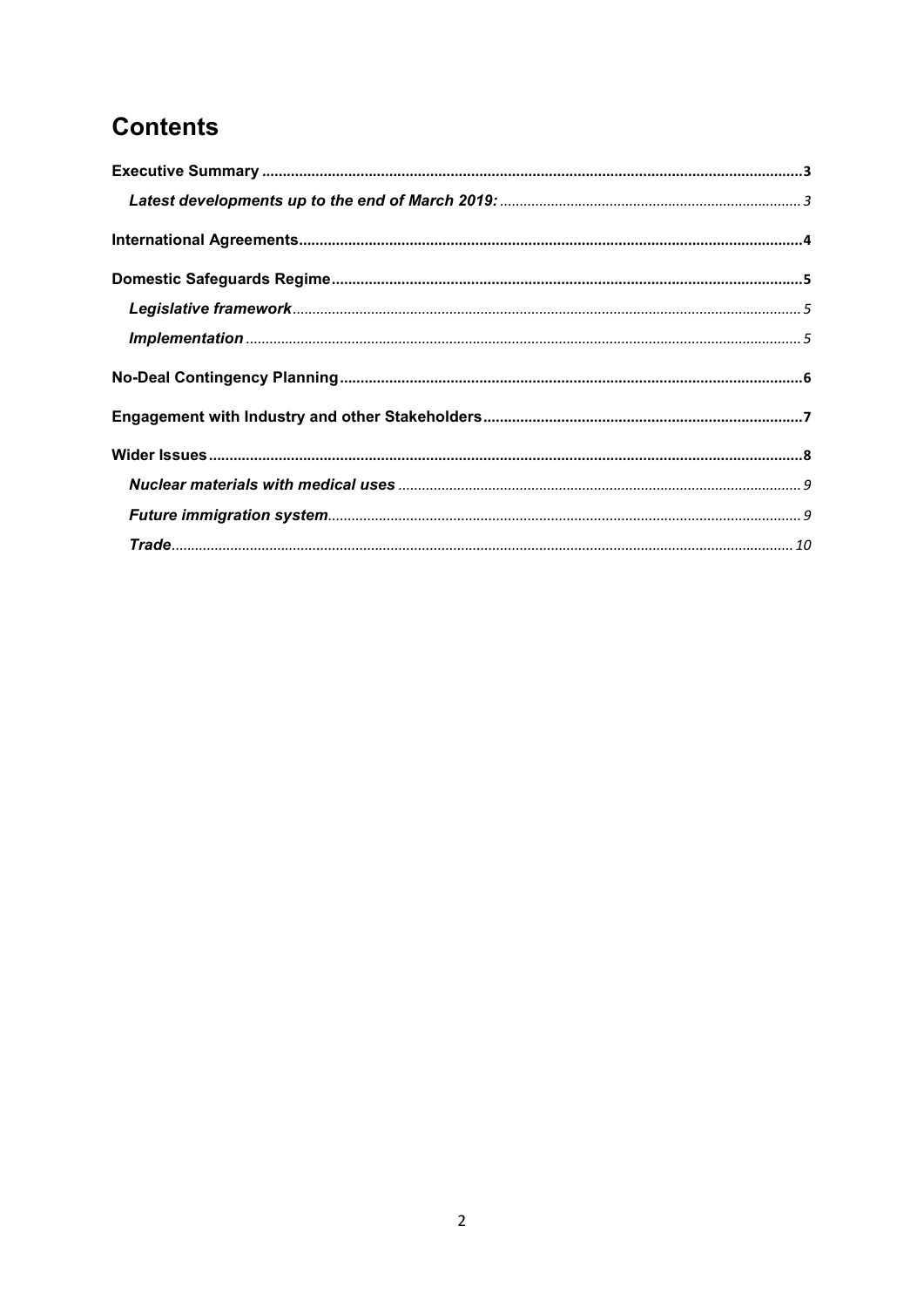# <span id="page-2-0"></span>**Executive Summary**

This is the third statutory report on the UK's progress on Euratom Exit laid before Parliament in accordance with section 3(4) of the Nuclear Safeguards Act 2018. The report sets out overall progress on the Government's implementation of its Euratom Exit strategy including EU negotiations, domestic operational readiness, legislation and international agreements. It covers a three-month statutory reporting period from 26 December until 26 March, and key events that occurred in the following week. The report has been published after this reporting period and therefore includes some additional information.

The next report is planned for July 2019

#### <span id="page-2-1"></span>**Latest developments up to the end of March 2019:**

- The Government's preparations for the UK's withdrawal from Euratom mean that the UK has all the necessary measures in place to ensure that the UK nuclear industry continues to operate with certainty in all situations.
- On 22 February the UK and Japan signed an Exchange of Notes confirming how the terms of our existing 1998 Nuclear Cooperation Agreement (NCA) will operate in the context of the UK's withdrawal from Euratom.
- This means the UK has put in place all international agreements needed to ensure continuity of civil nuclear trade following Euratom exit.
- On 7 February the Nuclear Safeguards (EU Exit) Regulations 2019 and the Nuclear Safeguards (Fissionable Material and Relevant International Agreements) (EU Exit) Regulations 2019 were made.
- On 13 March the Shipments of Radioactive Substances (EU Exit) Regulations 2019 were made.
- This means that the Government has put in place all the legislation needed ahead of the UK leaving Euratom, ensuring that it can now operate as an independent and responsible nuclear state and that civil nuclear trade can continue.
- Further guidance to industry has been published on no deal arrangements in relation to the Transfrontier Shipment of Radioactive Waste and Spent Fuel (EU Exit) Regulations 2019, and the Shipments of Radioactive Substances (EU Exit) Regulations 2019.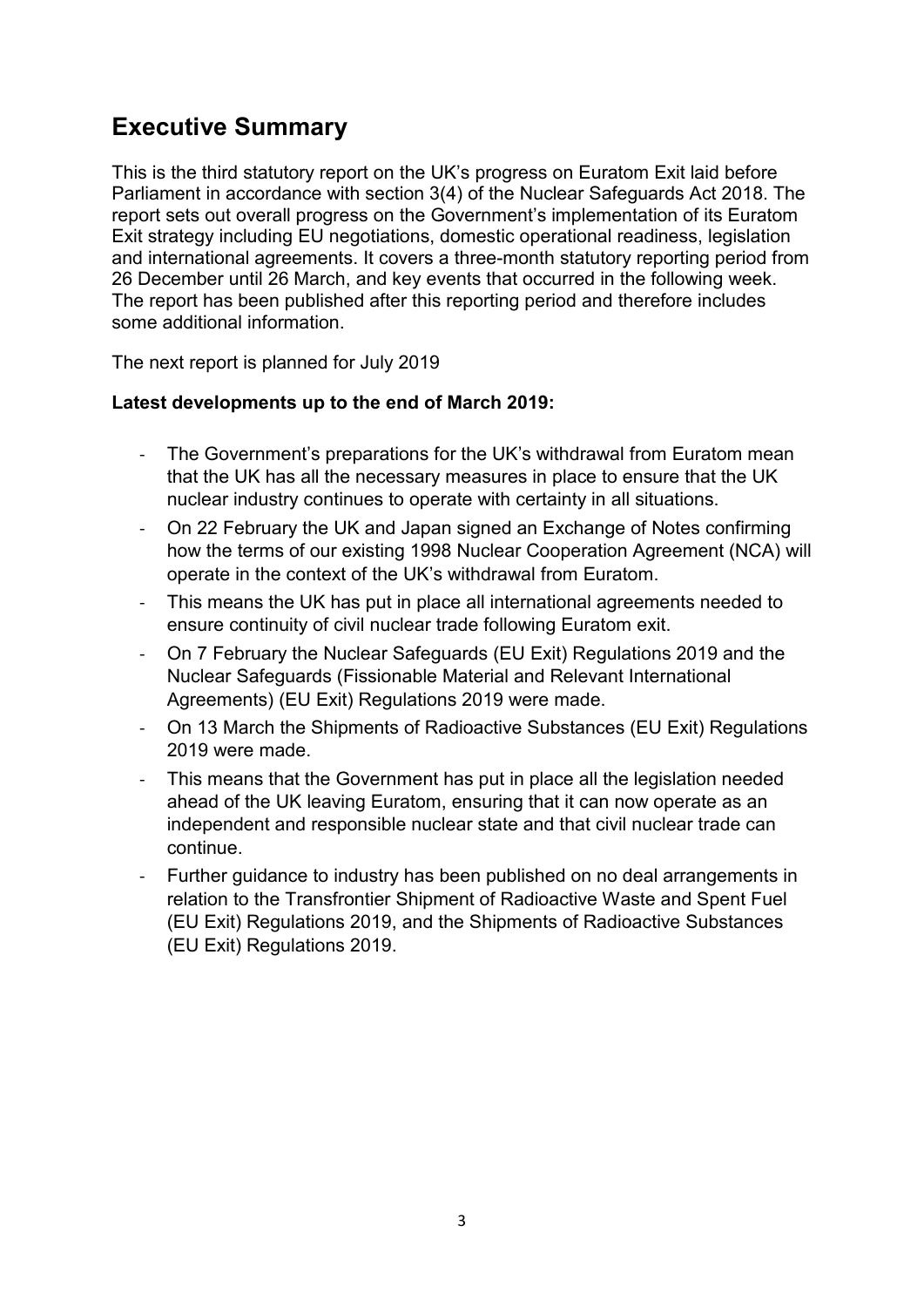### <span id="page-3-0"></span>**International Agreements**

The UK has concluded all new international agreements required to ensure continuity for civil nuclear trade following the UK's departure from Euratom and the European Union. This includes bilateral Nuclear Cooperation Agreements (NCAs) that have been signed with the [US,](https://www.gov.uk/government/publications/cs-usa-no12018-ukusa-agreement-for-cooperation-in-peaceful-uses-of-nuclear-energy) [Australia](https://www.gov.uk/government/publications/cs-australia-no12018-ukaustralia-agreement-for-cooperation-in-the-peaceful-uses-of-nuclear-energy) and [Canada](https://www.gov.uk/government/publications/cs-canada-no12018-ukcanada-agreement-for-cooperation-in-the-peaceful-uses-of-nuclear-energy) and safeguards agreements [\(Voluntary Offer Agreement](https://www.gov.uk/government/publications/ms-no132018-ukiaea-agreement-for-application-of-safeguards-in-connection-with-treaty-on-the-non-proliferation-of-nuclear-weapons) & [Additional Protocol\)](https://www.gov.uk/government/publications/ms-no122018-ukiaea-protocol-additional-to-agreement-for-application-of-safeguards-in-connection-treaty-on-non-proliferation-of-nuclear-weapons) with the International Atomic Energy Agency (IAEA). These agreements were ratified by the UK Parliament in December 2018 and have now been approved by third countries, the last of which was the UK-Canada NCA, approved on 27 February by the Canadian Parliament.

In addition to the new bilateral NCAs described above, on 22 February the UK also signed an Exchange of Notes with the Government of Japan which relates to the existing bilateral Nuclear Cooperation Agreement (NCA) from 1998 between Japan and the UK. This Exchange of Notes formally notifies the Government of Japan of the change in safeguards arrangements in the UK and confirms how the existing terms of the 1998 agreement between the UK and Japan will operate in the context of the UK's exit from Euratom.

Nuclear cooperation discussions with a number of other countries continue to take place, covering countries where nuclear agreements are not a requirement but are nonetheless currently in place. The Government's aim is to ensure that cooperation with these third countries continues to be as positive and constructive as it is currently, and hence that these existing agreements reflect the UK's position outside of Euratom.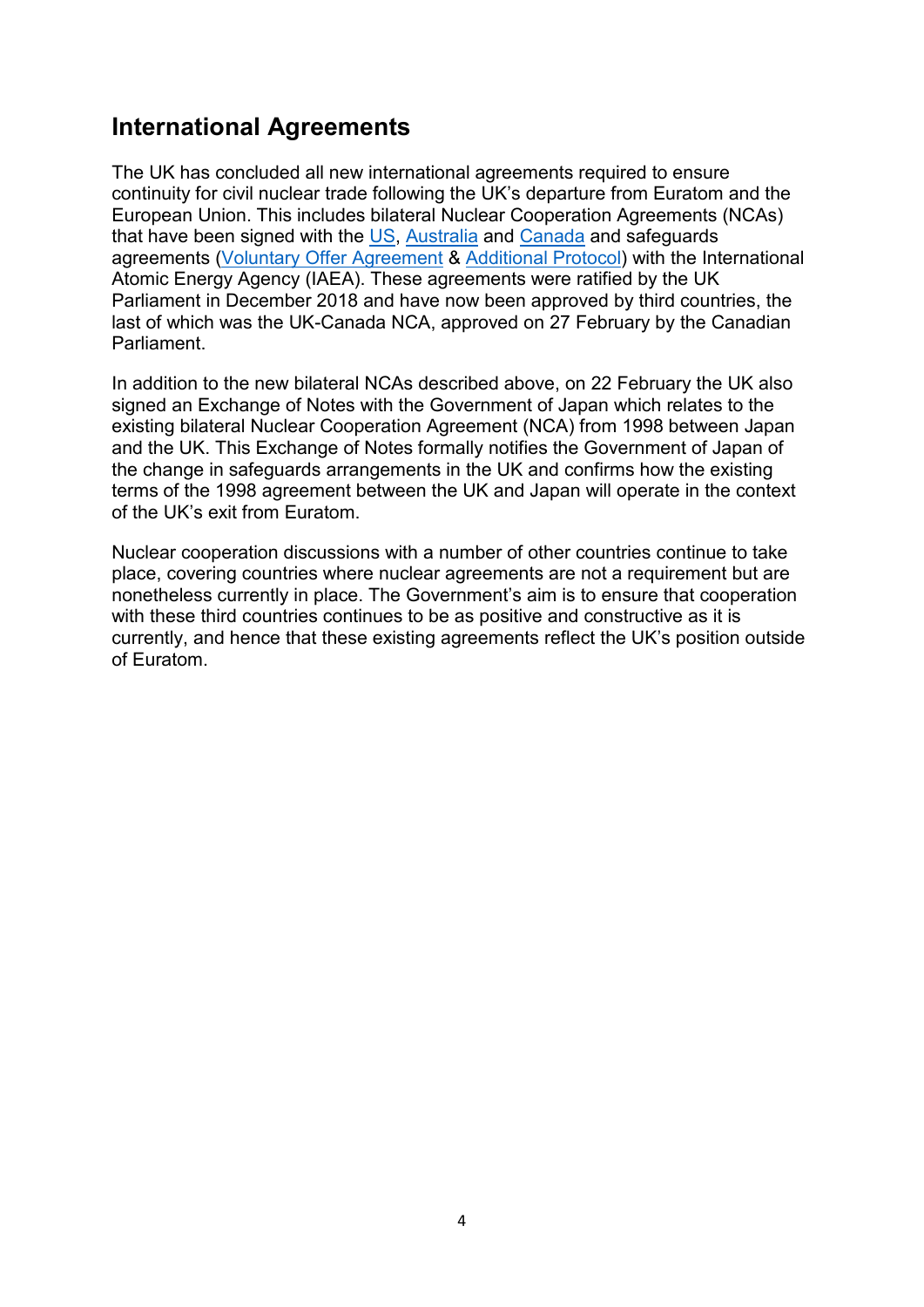# <span id="page-4-0"></span>**Domestic Safeguards Regime**

#### <span id="page-4-1"></span>**Legislative framework**

On 7 February both [The Nuclear Safeguards \(Fissionable Material and Relevant](http://www.legislation.gov.uk/uksi/2019/195/contents/made)  [International Agreements\) \(EU](http://www.legislation.gov.uk/uksi/2019/195/contents/made) [Exit\) Regulations 2019](http://www.legislation.gov.uk/uksi/2019/195/contents/made)[1](#page-4-3) and [The Nuclear Safeguards](http://www.legislation.gov.uk/uksi/2019/196/contents/made)  [\(EU Exit\) Regulations 2019](http://www.legislation.gov.uk/uksi/2019/196/contents/made) were made[2](#page-4-4).

These Regulations are ready to commence, either at the end of an implementation period, or in the case of the UK leaving Euratom without a deal. They will enable a new domestic safeguards regime (UK SSAC) to operate in the United Kingdom after Euratom arrangements no longer apply. The UK SSAC will replace the current arrangements provided by the UK's membership of Euratom, and by the European Commission's role in the trilateral agreements between the International Atomic Energy Agency, the UK and Euratom.

#### <span id="page-4-2"></span>**Implementation**

In March 2019, the Office for Nuclear Regulation (ONR) successfully completed three months of parallel running of the UK SSAC and the Safeguards Information Management and Reporting System (SIMRS) IT system, processing nuclear material accountancy declarations to the IAEA to time and quality. Testing is now complete.

As a result, the UK SSAC is able, when required, to commence the processing of nuclear material accountancy declarations and reporting to meet UK international obligations. In the meantime, ONR continues to support IAEA and Euratom inspections.

 $\overline{a}$ 

<span id="page-4-3"></span><sup>1</sup> <http://www.legislation.gov.uk/uksi/2019/195/contents/made>

<span id="page-4-4"></span><sup>2</sup> <http://www.legislation.gov.uk/uksi/2019/196/contents/made>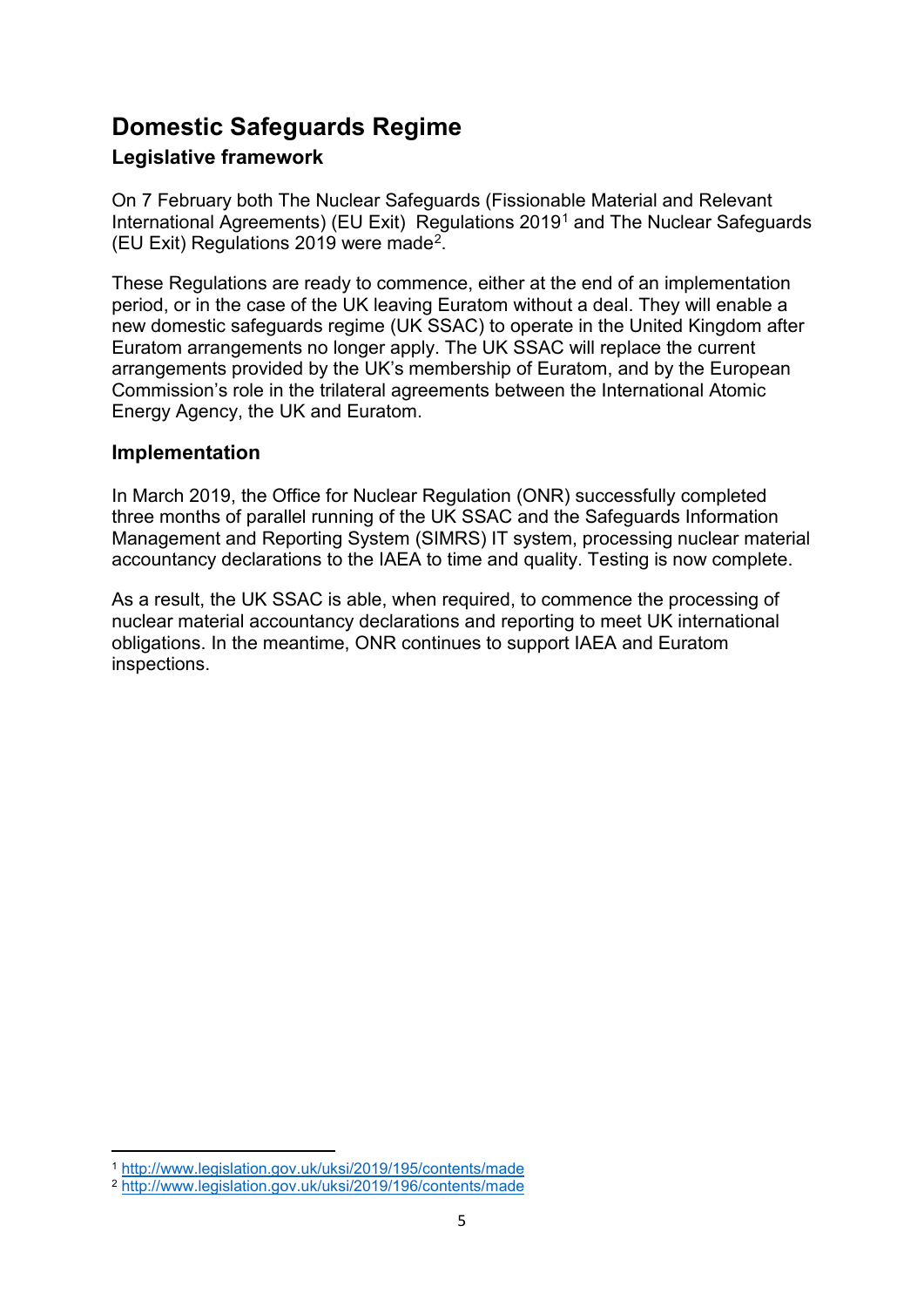# <span id="page-5-0"></span>**No-Deal Contingency Planning**

During the reporting period the Government has continued to work closely with industry to address the issues that may affect the civil nuclear sector in any exit scenario.

Earlier sections of this report summarise the progress that has been made. This includes putting in place all legislative measures required in order to allow the nuclear industry to continue to operate with certainty and has concluded all international agreements required for civil nuclear trade to continue in any scenario.

The Government has published further technical guidance for industry. Guidance on the new Transfrontier Shipment of Radioactive Waste and Spent Fuel (EU Exit) Regulations 2019[3](#page-5-1) and the new Shipments of Radioactive Substances (EU Exit) Regulations 2019[4](#page-5-2) has been published on [GOV.UK.](https://www.gov.uk/government/publications/shipping-radioactive-sources-between-the-uk-and-eu-after-brexit/shipping-radioactive-sources-between-the-uk-and-eu-after-a-no-deal-brexit) This guidance explains what operators will need to do in order to apply for authorisation to ship radioactive waste and spent fuel and to declare shipments of sealed radioactive sources from the EU to the UK.

The Government continues to work closely with industry and other interested stakeholders to ensure that any disruption is minimised.

**.** 

<span id="page-5-1"></span><sup>3</sup> <http://www.legislation.gov.uk/uksi/2019/156/contents/made>

<span id="page-5-2"></span><sup>4</sup> <http://www.legislation.gov.uk/ukdsi/2019/9780111178898/contents>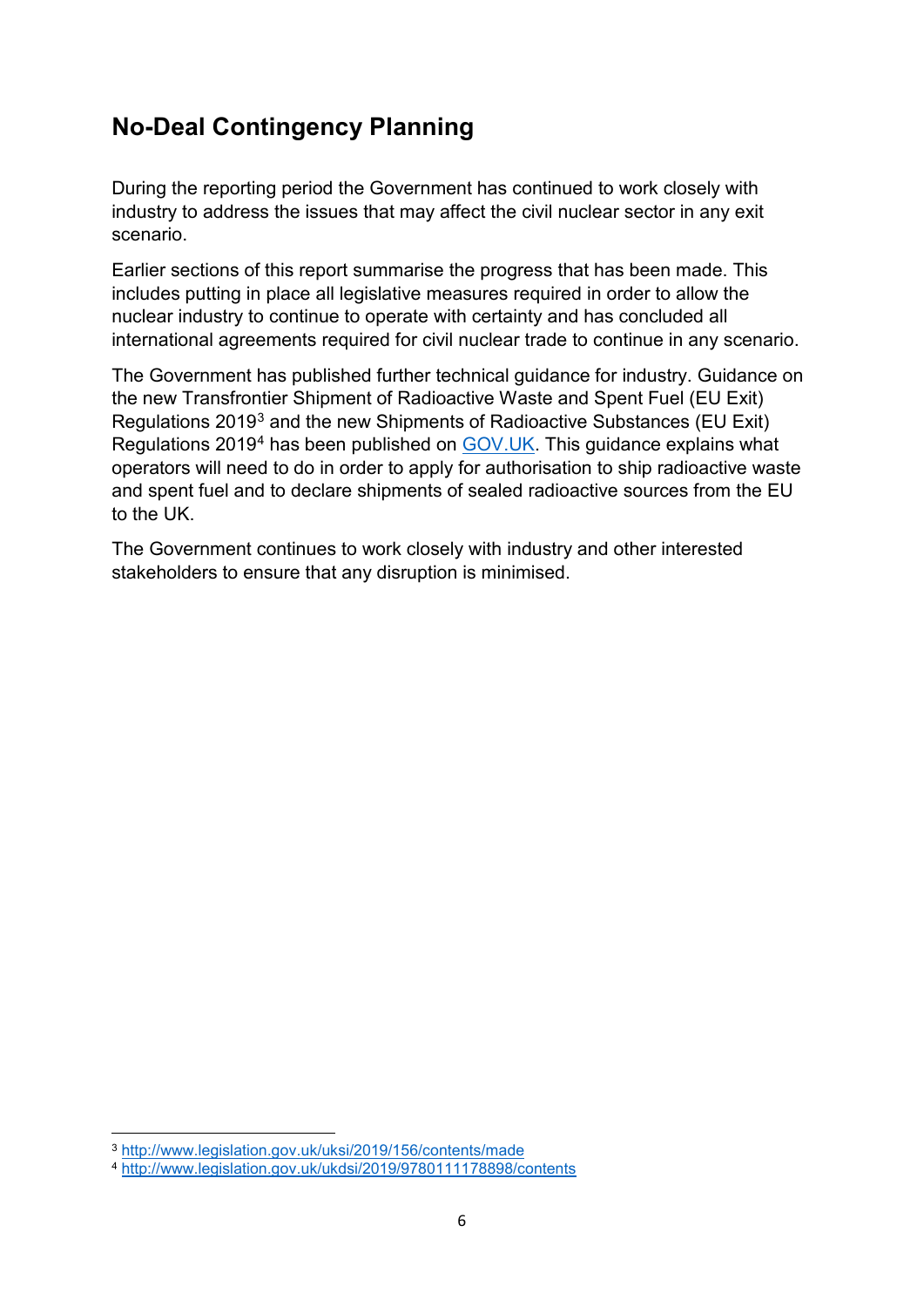### <span id="page-6-0"></span>**Engagement with Industry and other Stakeholders**

The Government remains committed to regular engagement with industry, civil society, academia, trade unions, and other interested stakeholders to ensure civil nuclear continuity.

In addition to regular meetings and contact with the Nuclear Industry Association (NIA) by BEIS and DExEU officials, the Government has run a series of civil nuclear industry events at which speakers from BEIS and other Government Departments have provided updates on progress towards the UK's exit from Euratom and the EU. Topics covered have included issues specific to the civil nuclear sector as well as wider areas of interest including immigration, data and border arrangements. The fifth Euratom Industry Forum took place on 19 February 2019.

Government officials have also met the broader community of nuclear stakeholders by attending and speaking at external events organised by trade associations, delivery partners and other public bodies. This included, Government officials attending the second UK SSAC Industry Day, which took place on the 31 January 2019.

In parallel, Government has engaged with the Devolved Administrations through regular meetings which include the Radioactive Substances Policy Group (RSPG). Officials have worked closely with the Devolved Administrations and Environment Agencies on the development of no-deal secondary legislation, as well as both shortterm and long-term replacement options for Articles 35 and 37 of the Euratom Treaty.

BEIS is working to ensure that stakeholders are kept up to date on planning for all issues of relevance to the civil nuclear sector in the event of no deal. New GOV.UK guidance for stakeholders has been published on export licence arrangements, licencing requirements for importing relevant nuclear material and the transfrontier shipment of radioactive waste.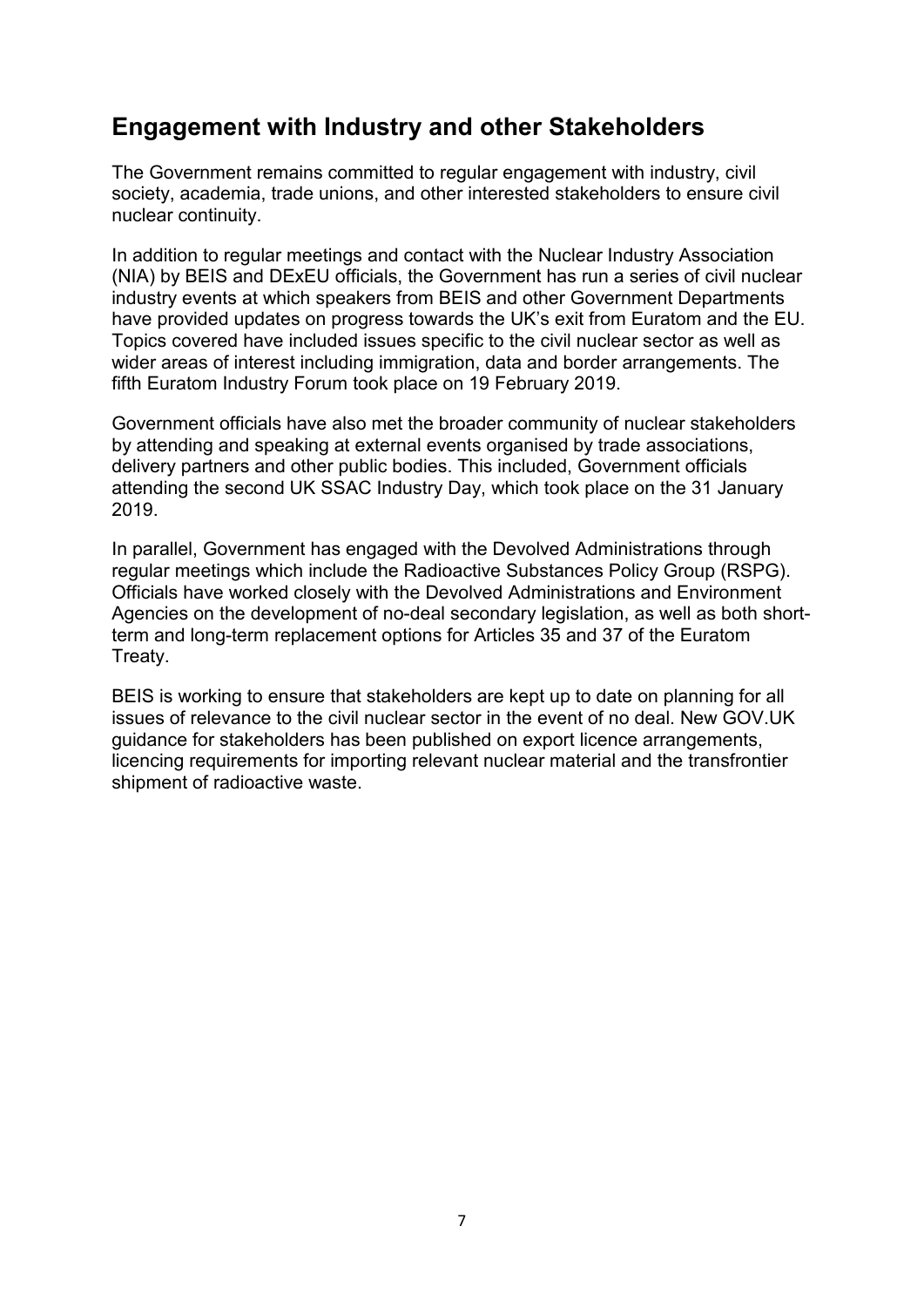# <span id="page-7-0"></span>**Wider Issues Euratom Research and Training**

The UK continues to engage constructively in EU Council Working Groups to help to design the future Euratom Research and Training (R&T) Programme and ensure association remains an attractive option for the UK. Our participation in these Working Groups ends when we are no longer a Member State, but the legal framework for the programme as it stands is encouraging and we will continue to engage positively with Member States and the Commission on the shape of the future programme.

As soon as practical the UK will seek to progress conversations with the Commission on our preferred option of associating to the new Euratom R&T Programme under the next multiannual financial framework (MFF) – including continued membership of the Fusion for Energy Joint Undertaking for the International Thermonuclear Experimental Reactor (ITER) project. We will be seeking fair and reasonable terms for this association, including an appropriate financial contribution, level of access, and suitable influence over the programme activities. This is envisaged to form part of a wider framework for the UK's future relationship with the EU on science and innovation.

On 25 January 2019 Minister Chris Skidmore visited the Culham Centre for Fusion Energy to give his maiden speech as Science Minister where he emphasised the importance of nuclear research as one of the UK's science and innovation priorities. The Chancellor's 2019 Spring Statement guaranteed funding for the Joint European Torus (JET) Facility in Culham, Oxfordshire for 2019/2020 in all EU Exit scenarios, building on the UK's 2017 guarantee of the UK's fair share of JET funding to the end of 2020 should its funding contract be extended. In a culmination of these efforts, on 27 March 2019 the European Commission and the UK signed a new contract extension for JET. Crucially, the contract extension will last until the end of 2020 regardless of wider EU exit negotiations, safeguarding this world-leading facility and over 500 high-skilled science and engineering jobs.

In the event of a no deal scenario, the UK Government will explore all alternative options to maintain UK participation in ITER. This project is of global importance and British expertise is helping support its success. Minister Skidmore held an introductory phone call with the Director General of ITER, Bernard Bigot, on 12 February.

The ITER Council has confirmed that the employment contracts of current UK nationals directly employed by the ITER organisation, and signed contracts and agreements with UK operators will be considered valid until their contractually agreed end date in the event of a no deal.

In the event of a no-deal, the Government's underwrite guarantee ensures competitive funding secured as part of the Euratom R&T Programme before 29 March 2019 will continue to be delivered to UK participants. The extension to the guarantee announced in July 2018 ensures that any R&T funding successfully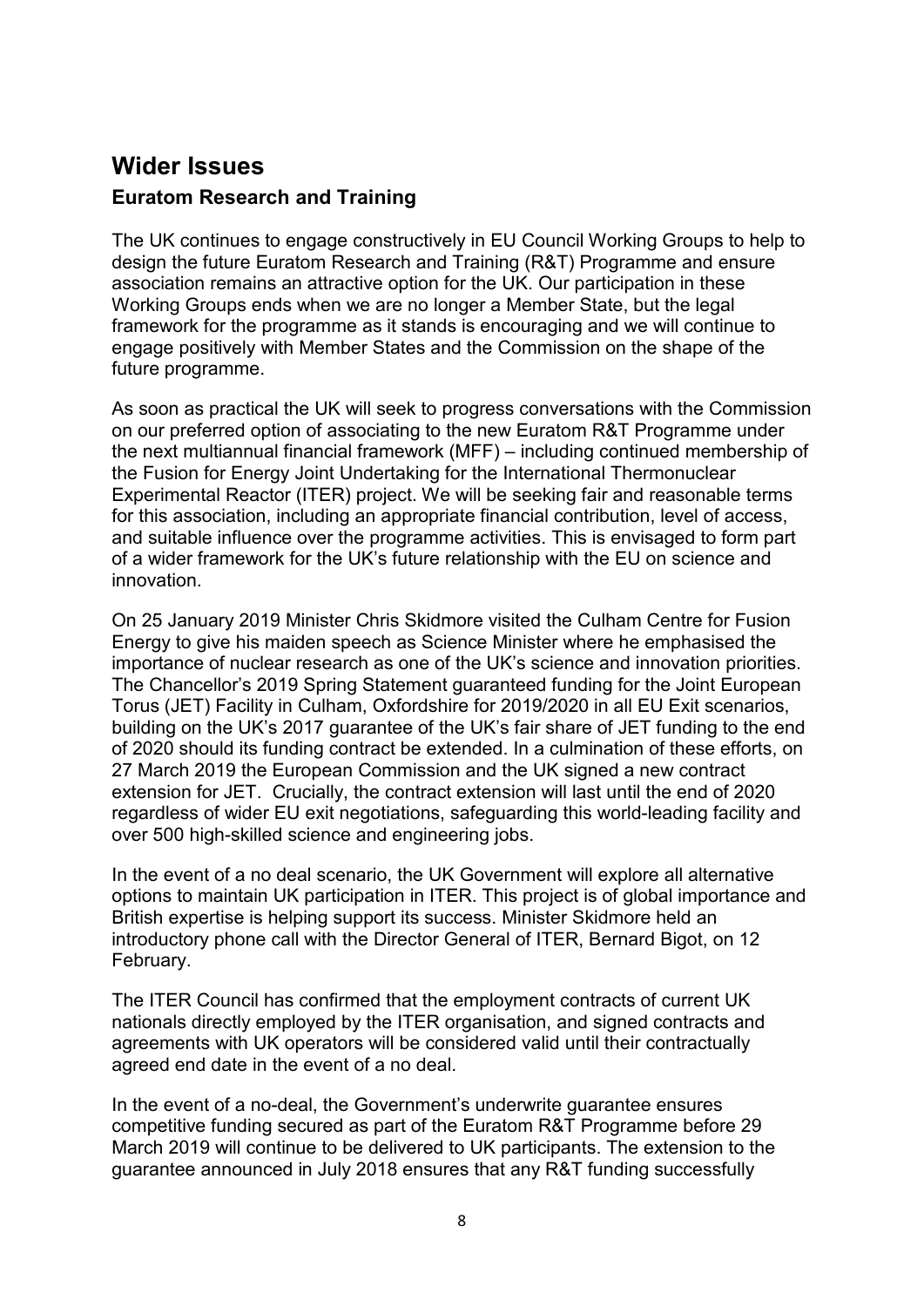applied for as a third country after exit but before the end of 2020 will also be covered. BEIS officials are currently working with UK Research and Innovation (UKRI) and UKAEA to ensure that the underwrite is ready to be delivered from exit day.

The organisations affected have been informed and engaged, and an online portal has been launched to capture the details of ongoing projects, should the need for the underwrite arise. Stakeholders have been reminded of the need to submit details of projects to the underwrite portal to ensure access to funding is not interrupted.

#### <span id="page-8-0"></span>**Nuclear materials with medical uses**

The Department for Health and Social Care's (DHSC) priority is for patients to continue to have access to medicines and medical supplies, including medical radioisotopes, throughout the Brexit process and there are robust contingency plans in place.

DHSC hosted a medical radioisotope roundtable event on 21 February in collaboration with other government departments, including the Department for Business, Energy & Industrial Strategy (BEIS), to engage clinical stakeholders and discuss EU exit plans.

An action from the most recent roundtable was that, with the support of the DHSC, the Royal College of Radiologists would work with specialist clinicians to review medical radioisotope suppliers' contingency plans. As a result, on 5 March guidance was published to support the management of potential implications for the NHS. We know that many services will remain unaffected and that for other services the NHS is already working closely with suppliers to minimise the impact of changes to medical radioisotope delivery times.

#### <span id="page-8-1"></span>**Future immigration system**

On 19 December 2019, the Government published the White Paper, ["The UK's](https://www.gov.uk/government/publications/the-uks-future-skills-based-immigration-system)  [future skill-based immigration system"](https://www.gov.uk/government/publications/the-uks-future-skills-based-immigration-system) which sets out the foundation for a new single immigration system, focussing on high skills, welcoming talent and hardworking individuals that will support the UK's dynamic economy, enabling business and employers to continue to compete on the world stage.

The Government considers it essential that UK business sectors, including the nuclear industry, and communities have time to digest the detail in the Immigration White Paper and contribute their views.

Following publication, the Home Office has initiated an extensive programme of targeted engagement across the UK, and with the EU and international partners, to capture views and ensure that a future system works for the whole of the UK. Engagement will include roundtable discussions with private, public and voluntary sector employers and industry representatives